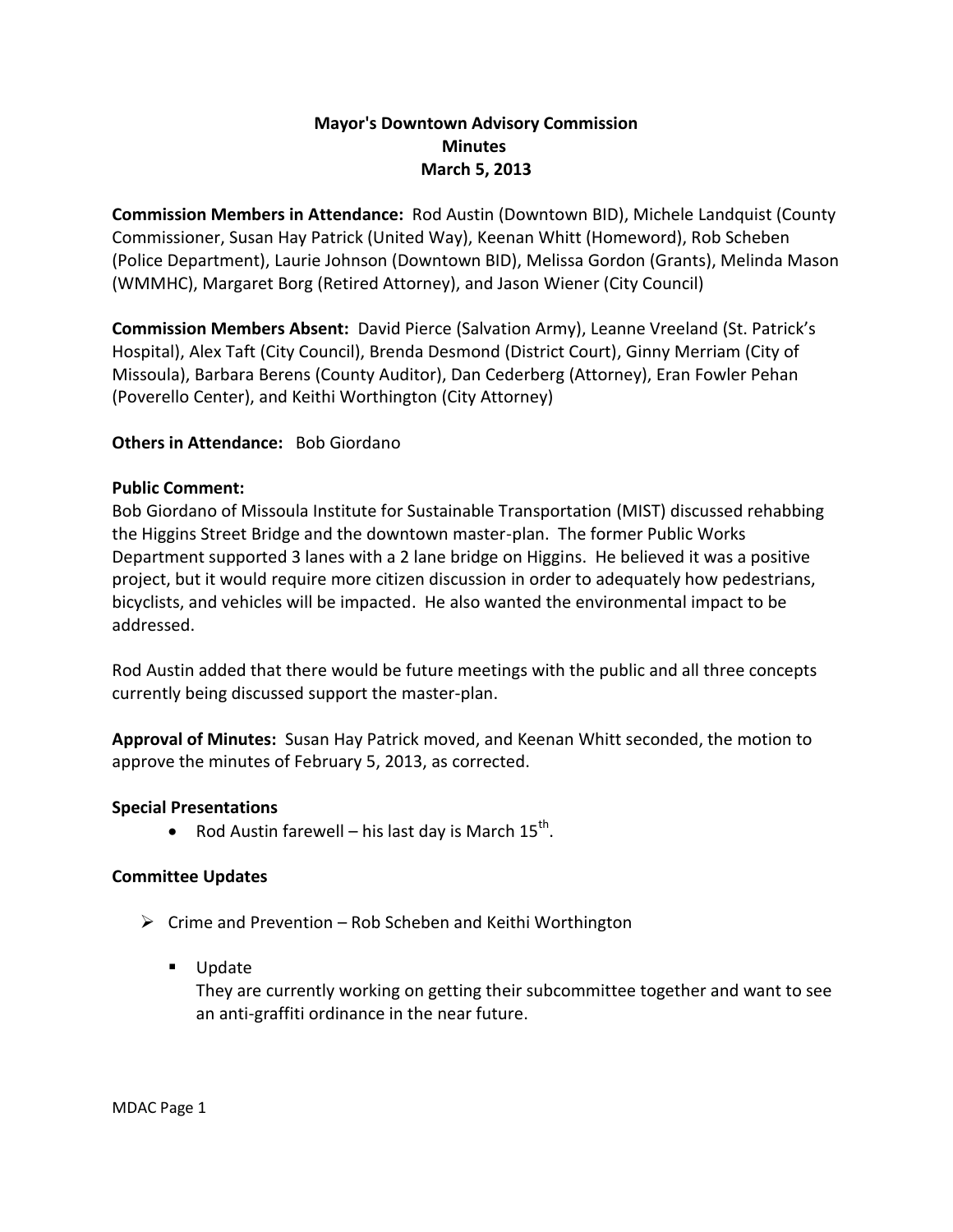$\triangleright$  Real Change Promotion – Ginny Merriam

Susan Hay Patrick recommended that the program be rebranded as Real Change. She was also looking into more ways to generate funds and expand the program beyond the downtown area.

There was discussion that the Moseleys and the Henry Bennett Sayer Foundation were not very supportive of the current program; however, they need to be educated on what is reasonable for the community to accomplish.

The main entities contributing to the Poverello Center include Real Change, The United Way, and certain mental health programs. There is support for the Real Change campaign but maybe it needs to be revitalized to gain more interest.

- $\triangleright$  Built Environment Margaret Borg
	- MAM Art Park/Portland Loo Update

The Capitol Improvement Program (CIP) request to create the park has been submitted. If the City approves the CIP it will still require further funding which could be generated through grants. The Missoula Art Museum and the City of Missoula are in the process of looking for outside contributors as well. The name of the park will be the Missoula Art Museum Plaza. Ginny Merriam asked Keenan Whitt to join the Built Environment Committee with Margaret Borg.

- $\triangleright$  Human Services Jason Wiener and Susan Hay Patrick
	- 10-Year Plan to End Homelessness Update

The vetted plan is going to City Council for hearing and approval. The working group will convene shortly and the plan is to hire a coordinator by July  $1<sup>st</sup>$ . Half of this position will be funded by the Mayor's budget. Comments were to make sure that duties of the coordinator are not duplicated by another organization, job description will need to be discussed further since it does not necessarily live up to the promises of the plan, and there were possibly parts of the job description that needed to be added or deleted.

Michele Landquist indicated that she was not sure if the County Commissioners would support funding this position at this time due to some problems that have recently come up at the county. Jason Wiener stated that he would call Dale Bickell to discuss the issues.

# **Miscellaneous business and discussion**

MDAC Page 2